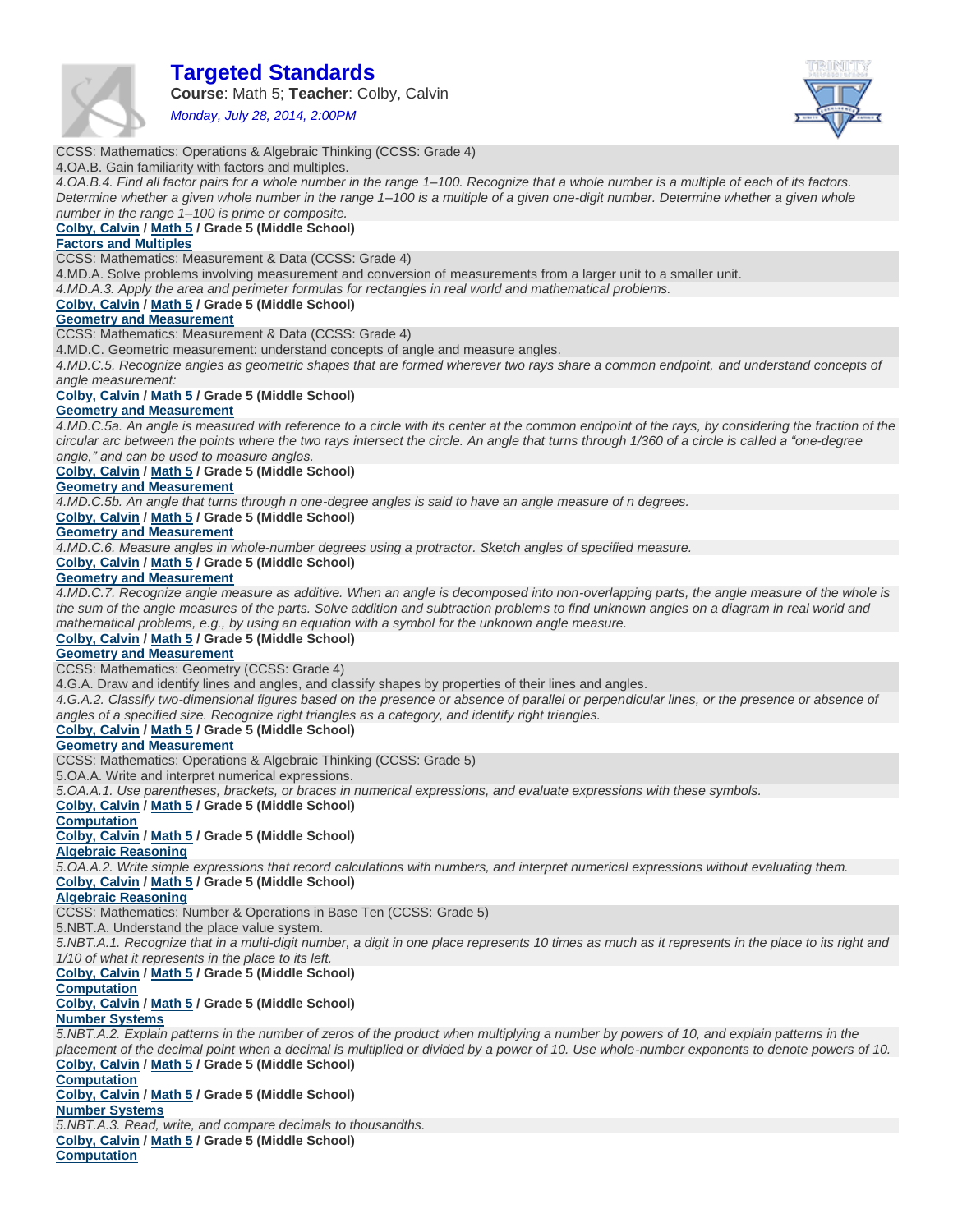*5.NBT.A.3a. Read and write decimals to thousandths using base-ten numerals, number names, and expanded form, e.g., 347.392 = 3 × 100 + 4 × 10 + 7 × 1 + 3 × (1/10) + 9 × (1/100) + 2 × (1/1000).*

# **Colby, Calvin / Math 5 / Grade 5 (Middle School)**

# **Computation**

**Colby, Calvin / Math 5 / Grade 5 (Middle School)**

# **Number Systems**

*5.NBT.A.3b. Compare two decimals to thousandths based on meanings of the digits in each place, using >, =, and < symbols to record the results of comparisons.*

### **Colby, Calvin / Math 5 / Grade 5 (Middle School)**

# **Computation**

*5.NBT.A.4. Use place value understanding to round decimals to any place.*

### **Colby, Calvin / Math 5 / Grade 5 (Middle School)**

**Computation**

**Colby, Calvin / Math 5 / Grade 5 (Middle School)**

### **Number Systems**

CCSS: Mathematics: Number & Operations in Base Ten (CCSS: Grade 5)

5.NBT.B. Perform operations with multi-digit whole numbers and with decimals to hundredths.

*5.NBT.B.5. Fluently multiply multi-digit whole numbers using the standard algorithm.*

### **Colby, Calvin / Math 5 / Grade 5 (Middle School)**

### **Computation**

**Colby, Calvin / Math 5 / Grade 5 (Middle School)**

# **Geometry and Measurement**

*5.NBT.B.6. Find whole-number quotients of whole numbers with up to four-digit dividends and two-digit divisors, using strategies based on place value, the properties of operations, and/or the relationship between multiplication and division. Illustrate and explain the calculation by using equations, rectangular arrays, and/or area models.*

### **Colby, Calvin / Math 5 / Grade 5 (Middle School)**

**Computation**

**Colby, Calvin / Math 5 / Grade 5 (Middle School)**

### **Rational Number Operations**

*5.NBT.B.7. Add, subtract, multiply, and divide decimals to hundredths, using concrete models or drawings and strategies based on place value, properties of operations, and/or the relationship between addition and subtraction; relate the strategy to a written method and explain the reasoning used.*

# **Colby, Calvin / Math 5 / Grade 5 (Middle School)**

### **Computation**

### **Colby, Calvin / Math 5 / Grade 5 (Middle School)**

**Rational Number Operations**

CCSS: Mathematics: Number & Operations—Fractions (CCSS: Grade 5)

5.NF.A. Use equivalent fractions as a strategy to add and subtract fractions.

*5.NF.A.1. Add and subtract fractions with unlike denominators (including mixed numbers) by replacing given fractions with equivalent fractions in such a way as to produce an equivalent sum or difference of fractions with like denominators.*

# **Colby, Calvin / Math 5 / Grade 5 (Middle School)**

# **Computation**

**Colby, Calvin / Math 5 / Grade 5 (Middle School)**

# **Rational Number Operations**

*5.NF.A.2. Solve word problems involving addition and subtraction of fractions referring to the same whole, including cases of unlike denominators, e.g., by using visual fraction models or equations to represent the problem. Use benchmark fractions and number sense of fractions to estimate mentally and assess the reasonableness of answers.*

# **Colby, Calvin / Math 5 / Grade 5 (Middle School)**

**Computation**

## **Colby, Calvin / Math 5 / Grade 5 (Middle School)**

### **Rational Number Operations**

CCSS: Mathematics: Number & Operations—Fractions (CCSS: Grade 5)

5.NF.B. Apply and extend previous understandings of multiplication and division to multiply and divide fractions.

*5.NF.B.3. Interpret a fraction as division of the numerator by the denominator (a/b = a ÷ b). Solve word problems involving division of whole numbers leading to answers in the form of fractions or mixed numbers, e.g., by using visual fraction models or equations to represent the problem.*

**Colby, Calvin / Math 5 / Grade 5 (Middle School) Computation**

**Colby, Calvin / Math 5 / Grade 5 (Middle School)**

# **Rational Number Operations**

*5.NF.B.4. Apply and extend previous understandings of multiplication to multiply a fraction or whole number by a fraction.*

**Colby, Calvin / Math 5 / Grade 5 (Middle School)**

# **Computation**

**Colby, Calvin / Math 5 / Grade 5 (Middle School)**

# **Rational Number Operations**

*5.NF.B.4a. Interpret the product (a/b) × q as a parts of a partition of q into b equal parts; equivalently, as the result of a sequence of operations a × q ÷ b.*

### **Colby, Calvin / Math 5 / Grade 5 (Middle School) Computation**

**Colby, Calvin / Math 5 / Grade 5 (Middle School) Rational Number Operations**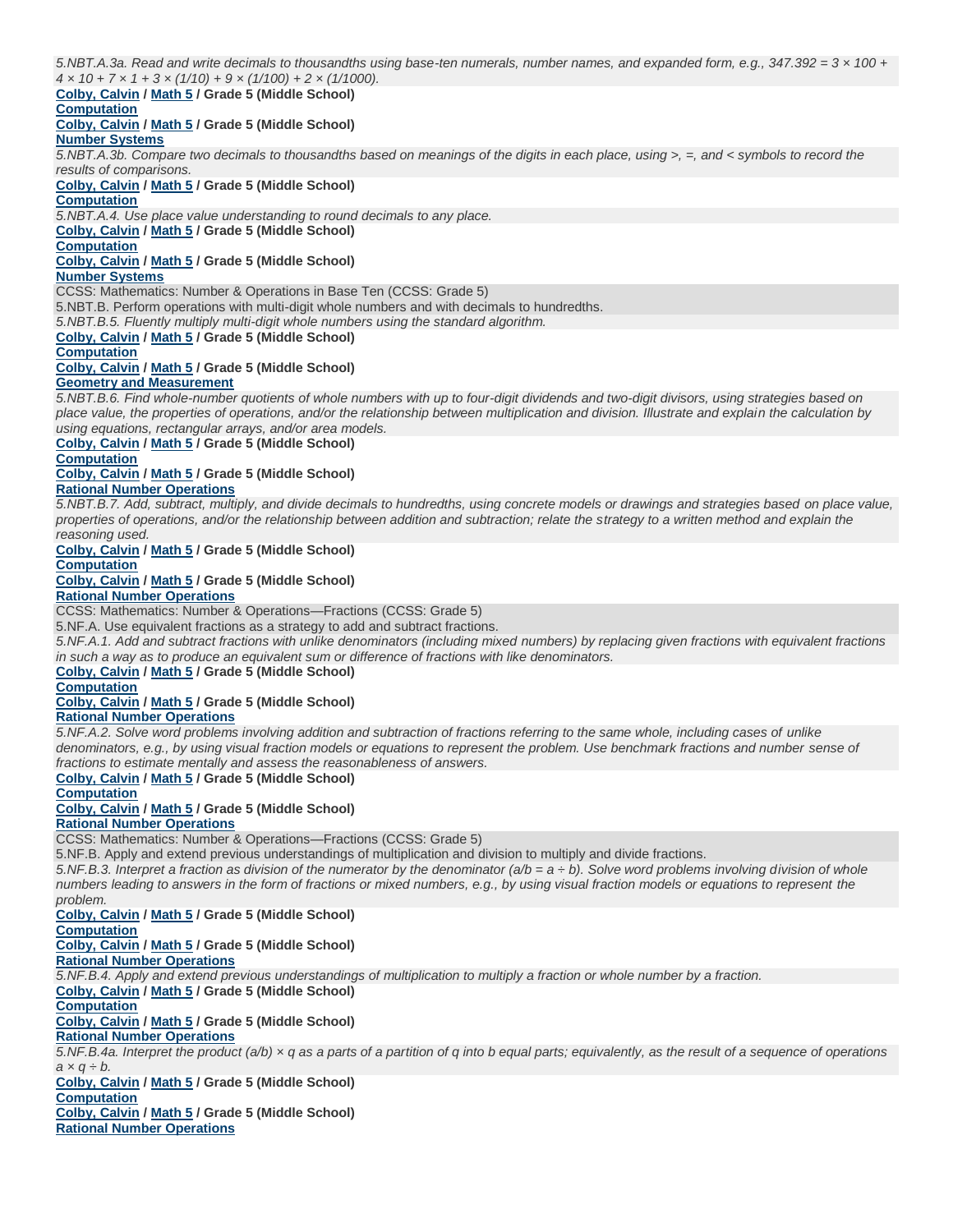*5.NF.B.4b. Find the area of a rectangle with fractional side lengths by tiling it with unit squares of the appropriate unit fraction side lengths, and show that the area is the same as would be found by multiplying the side lengths. Multiply fractional side lengths to find areas of rectangles, and represent fraction products as rectangular areas.* **Colby, Calvin / Math 5 / Grade 5 (Middle School) Computation Colby, Calvin / Math 5 / Grade 5 (Middle School) Rational Number Operations** *5.NF.B.5. Interpret multiplication as scaling (resizing), by:* **Colby, Calvin / Math 5 / Grade 5 (Middle School) Rational Number Operations** CCSS: Mathematics: Number & Operations—Fractions (CCSS: Grade 5) 5.NF.B. Apply and extend previous understandings of multiplication and division to multiply and divide fractions. *5.NF.B.5a. Comparing the size of a product to the size of one factor on the basis of the size of the other factor, without performing the indicated multiplication.* **Colby, Calvin / Math 5 / Grade 5 (Middle School) Rational Number Operations** *5.NF.B.5b. Explaining why multiplying a given number by a fraction greater than 1 results in a product greater than the given number (recognizing multiplication by whole numbers greater than 1 as a familiar case); explaining why multiplying a given number by a fraction less than 1 results in a product smaller than the given number; and relating the principle of fraction equivalence*  $a/b = (n \times a)/(n \times b)$  *to the effect of multiplying a/b by 1.* **Colby, Calvin / Math 5 / Grade 5 (Middle School) Rational Number Operations** *5.NF.B.6. Solve real world problems involving multiplication of fractions and mixed numbers, e.g., by using visual fraction models or equations to represent the problem.* **Colby, Calvin / Math 5 / Grade 5 (Middle School) Computation Colby, Calvin / Math 5 / Grade 5 (Middle School) Rational Number Operations** *5.NF.B.7. Apply and extend previous understandings of division to divide unit fractions by whole numbers and whole numbers by unit fractions.* **Colby, Calvin / Math 5 / Grade 5 (Middle School) Computation Colby, Calvin / Math 5 / Grade 5 (Middle School) Rational Number Operations** *5.NF.B.7a. Interpret division of a unit fraction by a non-zero whole number, and compute such quotients.* **Colby, Calvin / Math 5 / Grade 5 (Middle School) Computation Colby, Calvin / Math 5 / Grade 5 (Middle School) Rational Number Operations** *5.NF.B.7b. Interpret division of a whole number by a unit fraction, and compute such quotients.* **Colby, Calvin / Math 5 / Grade 5 (Middle School) Computation Colby, Calvin / Math 5 / Grade 5 (Middle School) Rational Number Operations** *5.NF.B.7c. Solve real world problems involving division of unit fractions by non-zero whole numbers and division of whole numbers by unit fractions, e.g., by using visual fraction models and equations to represent the problem.* **Colby, Calvin / Math 5 / Grade 5 (Middle School) Computation Colby, Calvin / Math 5 / Grade 5 (Middle School) Rational Number Operations** CCSS: Mathematics: Measurement & Data (CCSS: Grade 5) 5.MD.A. Convert like measurement units within a given measurement system. *5.MD.A.1. Convert among different-sized standard measurement units within a given measurement system (e.g., convert 5 cm to 0.05 m), and use these conversions in solving multi-step, real world problems.* **Colby, Calvin / Math 5 / Grade 5 (Middle School) Proportional Reasoning** CCSS: Mathematics: Measurement & Data (CCSS: Grade 5) 5.MD.B. Represent and interpret data. *5.MD.B.2. Make a line plot to display a data set of measurements in fractions of a unit (1/2, 1/4, 1/8). Use operations on fractions for this grade to solve problems involving information presented in line plots.* **Colby, Calvin / Math 5 / Grade 5 (Middle School) Statistics and Probability** CCSS: Mathematics: Measurement & Data (CCSS: Grade 5) 5.MD.C. Geometric measurement: understand concepts of volume and relate volume to multiplication and to addition. *5.MD.C.3. Recognize volume as an attribute of solid figures and understand concepts of volume measurement.* **Colby, Calvin / Math 5 / Grade 5 (Middle School) Geometry and Measurement** *5.MD.C.3a. A cube with side length 1 unit, called a "unit cube," is said to have "one cubic unit" of volume, and can be used to measure volume.* **Colby, Calvin / Math 5 / Grade 5 (Middle School) Geometry and Measurement** *5.MD.C.3b. A solid figure which can be packed without gaps or overlaps using n unit cubes is said to have a volume of n cubic units.* **Colby, Calvin / Math 5 / Grade 5 (Middle School)**

**Geometry and Measurement**

*5.MD.C.4. Measure volumes by counting unit cubes, using cubic cm, cubic in, cubic ft, and improvised units.*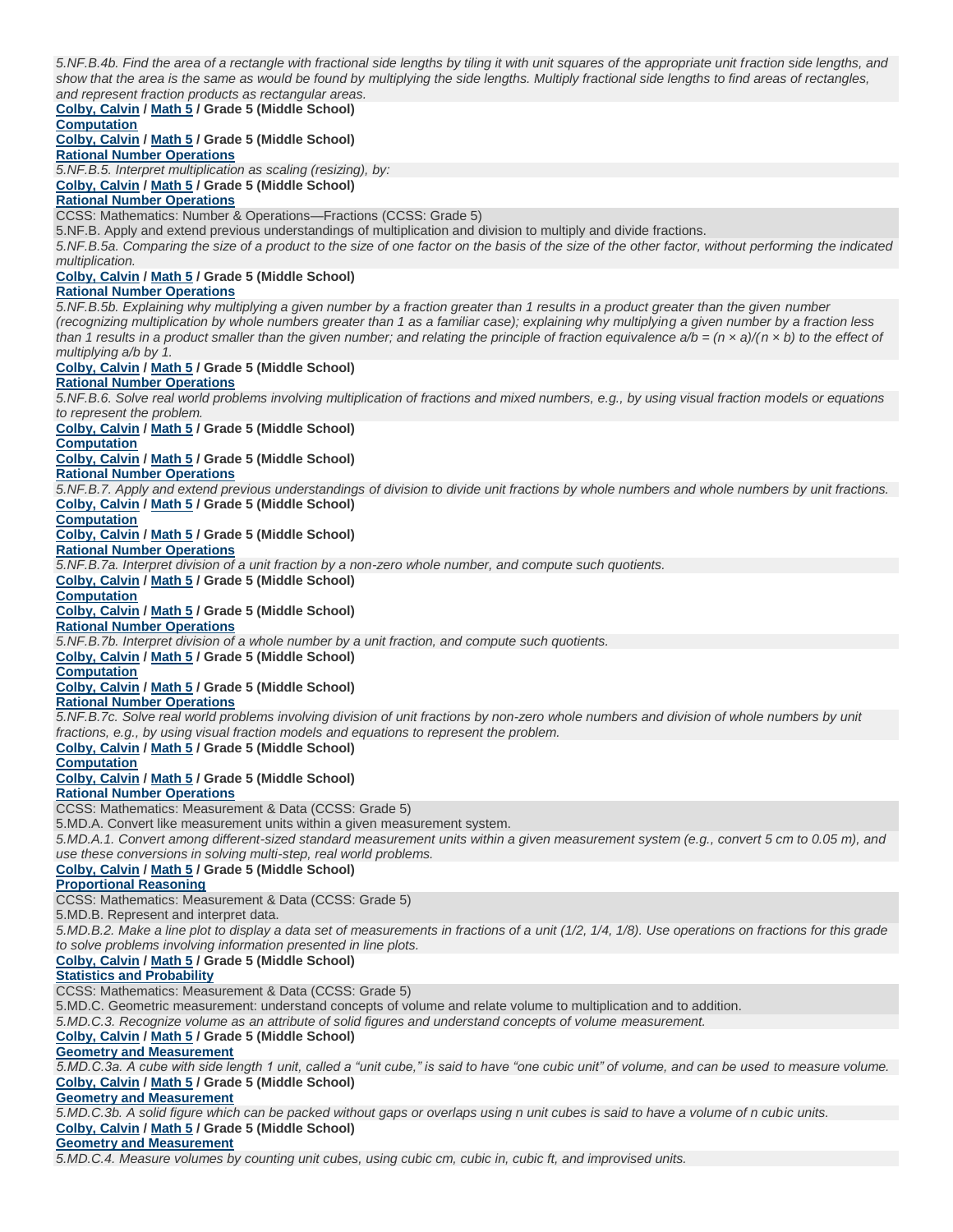# **Colby, Calvin / Math 5 / Grade 5 (Middle School)**

## **Geometry and Measurement**

*5.MD.C.5. Relate volume to the operations of multiplication and addition and solve real world and mathematical problems involving volume.* **Colby, Calvin / Math 5 / Grade 5 (Middle School)**

## **Geometry and Measurement**

*5.MD.C.5a. Find the volume of a right rectangular prism with whole-number side lengths by packing it with unit cubes, and show that the volume is the same as would be found by multiplying the edge lengths, equivalently by multiplying the height by the area of the base. Represent threefold whole-number products as volumes, e.g., to represent the associative property of multiplication.*

### **Colby, Calvin / Math 5 / Grade 5 (Middle School)**

### **Geometry and Measurement**

*5.MD.C.5b. Apply the formulas V = l × w × h and V = b × h for rectangular prisms to find volumes of right rectangular prisms with whole-number edge lengths in the context of solving real world and mathematical problems.*

# **Colby, Calvin / Math 5 / Grade 5 (Middle School)**

### **Geometry and Measurement**

*5.MD.C.5c. Recognize volume as additive. Find volumes of solid figures composed of two non-overlapping right rectangular prisms by adding the volumes of the non-overlapping parts, applying this technique to solve real world problems.*

# **Colby, Calvin / Math 5 / Grade 5 (Middle School)**

## **Geometry and Measurement**

CCSS: Mathematics: Geometry (CCSS: Grade 5)

5.G.A. Graph points on the coordinate plane to solve real-world and mathematical problems.

*5.G.A.1. Use a pair of perpendicular number lines, called axes, to define a coordinate system, with the intersection of the lines (the origin) arranged to coincide with the 0 on each line and a given point in the plane located by using an ordered pair of numbers, called its coordinates. Understand that the first number indicates how far to travel from the origin in the direction of one axis, and the second number indicates how far to travel in the direction of the second axis, with the convention that the names of the two axes and the coordinates correspond (e.g., x-axis and x-coordinate, y-axis and y-coordinate).*

## **Colby, Calvin / Math 5 / Grade 5 (Middle School)**

### **Geometry and Measurement**

*5.G.A.2. Represent real world and mathematical problems by graphing points in the first quadrant of the coordinate plane, and interpret coordinate values of points in the context of the situation.*

### **Colby, Calvin / Math 5 / Grade 5 (Middle School)**

### **Geometry and Measurement**

CCSS: Mathematics: Geometry (CCSS: Grade 5)

5.G.B. Classify two-dimensional figures into categories based on their properties.

*5.G.B.3. Understand that attributes belonging to a category of two-dimensional figures also belong to all subcategories of that category. For example, all rectangles have four right angles and squares are rectangles, so all squares have four right angles.*

### **Colby, Calvin / Math 5 / Grade 5 (Middle School)**

### **Geometry and Measurement**

*5.G.B.4. Classify two-dimensional figures in a hierarchy based on properties.*

# **Colby, Calvin / Math 5 / Grade 5 (Middle School)**

## **Geometry and Measurement**

CCSS: Mathematics: Ratios & Proportional Relationships (CCSS: Grade 6)

6.RP.A. Understand ratio concepts and use ratio reasoning to solve problems.

*6.RP.A.1. Understand the concept of a ratio and use ratio language to describe a ratio relationship between two quantities.*

# **Colby, Calvin / Math 5 / Grade 5 (Middle School)**

# **Proportional Reasoning**

*6.RP.A.2. Understand the concept of a unit rate a/b associated with a ratio a:b with b ≠ 0, and use rate language in the context of a ratio relationship.*

### **Colby, Calvin / Math 5 / Grade 5 (Middle School)**

# **Proportional Reasoning**

*6.RP.A.3. Use ratio and rate reasoning to solve real-world and mathematical problems, e.g., by reasoning about tables of equivalent ratios, tape diagrams, double number line diagrams, or equations.*

**Colby, Calvin / Math 5 / Grade 5 (Middle School)**

### **Proportional Reasoning**

*6.RP.A.3a. Make tables of equivalent ratios relating quantities with whole-number measurements, find missing values in the tables, and plot the pairs of values on the coordinate plane. Use tables to compare ratios.*

### **Colby, Calvin / Math 5 / Grade 5 (Middle School)**

### **Proportional Reasoning**

*6.RP.A.3b. Solve unit rate problems including those involving unit pricing and constant speed.*

**Colby, Calvin / Math 5 / Grade 5 (Middle School)**

### **Proportional Reasoning**

*6.RP.A.3c. Find a percent of a quantity as a rate per 100 (e.g., 30% of a quantity means 30/100 times the quantity); solve problems involving finding the whole, given a part and the percent.*

### **Colby, Calvin / Math 5 / Grade 5 (Middle School)**

### **Proportional Reasoning**

*6.RP.A.3d. Use ratio reasoning to convert measurement units; manipulate and transform units appropriately when multiplying or dividing quantities.*

# **Colby, Calvin / Math 5 / Grade 5 (Middle School)**

# **Proportional Reasoning**

CCSS: Mathematics: The Number System (CCSS: Grade 6)

6.NS.A. Apply and extend previous understandings of multiplication and division to divide fractions by fractions.

*6.NS.A.1. Interpret and compute quotients of fractions, and solve word problems involving division of fractions by fractions, e.g., by using visual fraction models and equations to represent the problem.*

**Colby, Calvin / Math 5 / Grade 5 (Middle School)**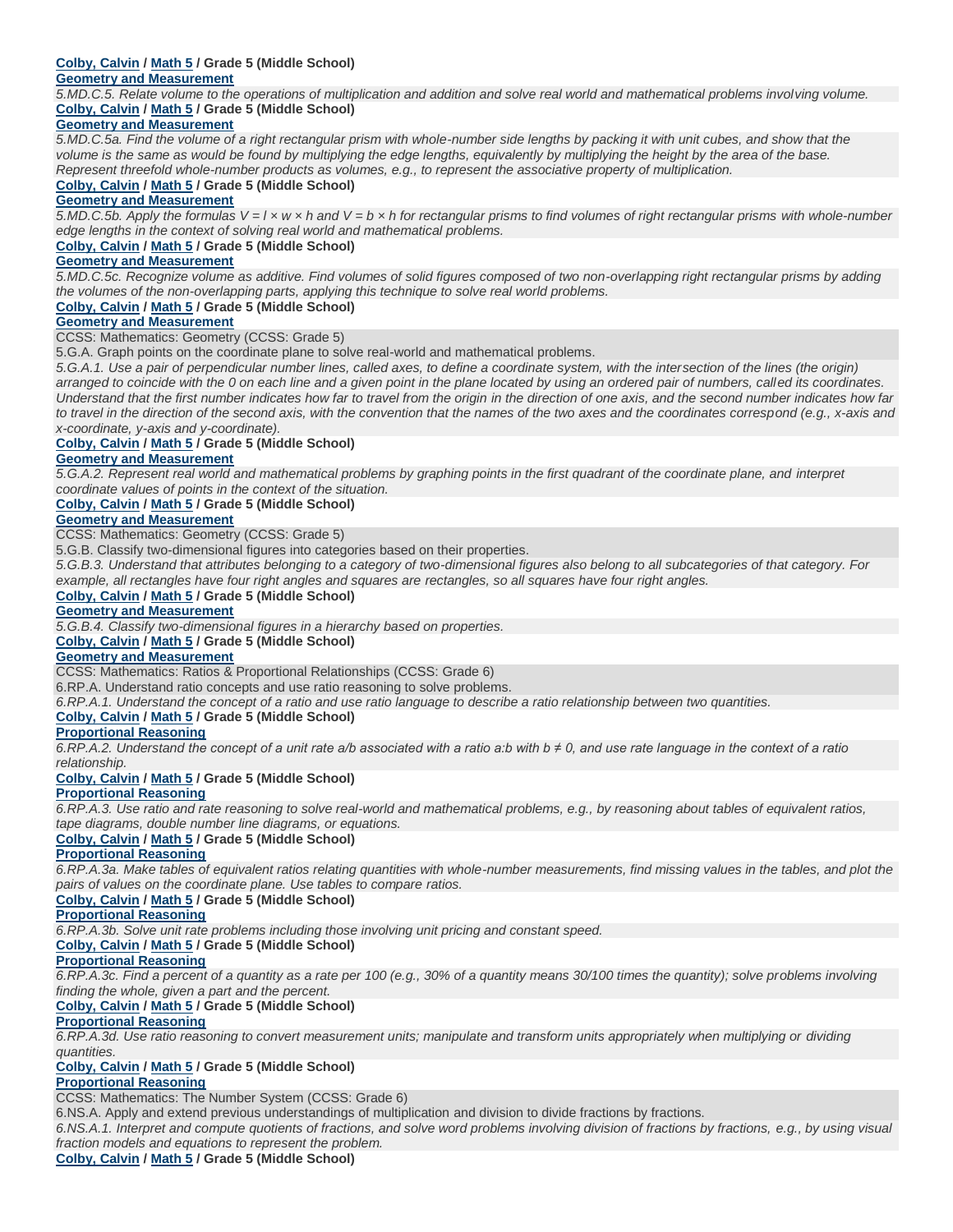### **Computation Colby, Calvin / Math 5 / Grade 5 (Middle School) Rational Number Operations**

CCSS: Mathematics: The Number System (CCSS: Grade 6)

6. NS.B. Compute fluently with multi-digit numbers and find common factors and multiples.

*6. NS.B.2. Fluently divide multi-digit numbers using the standard algorithm.*

# **Colby, Calvin / Math 5 / Grade 5 (Middle School)**

### **Computation**

*6. NS.B.3. Fluently add, subtract, multiply, and divide multi-digit decimals using the standard algorithm for each operation.*

### **Colby, Calvin / Math 5 / Grade 5 (Middle School)**

### **Computation**

*6. NS.B.4. Find the greatest common factor of two whole numbers less than or equal to 100 and the least common multiple of two whole numbers less than or equal to 12. Use the distributive property to express a sum of two whole numbers 1–100 with a common factor as a multiple of a sum of two whole numbers with no common factor.*

# **Colby, Calvin / Math 5 / Grade 5 (Middle School)**

### **Factors and Multiples**

CCSS: Mathematics: The Number System (CCSS: Grade 6)

6.NS.C. Apply and extend previous understandings of numbers to the system of rational numbers.

*6.NS.C.5. Understand that positive and negative numbers are used together to describe quantities having opposite directions or values (e.g., temperature above/below zero, elevation above/below sea level, credits/debits, positive/negative electric charge); use positive and negative numbers to represent quantities in real-world contexts, explaining the meaning of 0 in each situation.*

# **Colby, Calvin / Math 5 / Grade 5 (Middle School)**

### **Integers**

*6.NS.C.6. Understand a rational number as a point on the number line. Extend number line diagrams and coordinate axes familiar from previous grades to represent points on the line and in the plane with negative number coordinates.*

### **Colby, Calvin / Math 5 / Grade 5 (Middle School)**

## **Geometry and Measurement**

CCSS: Mathematics: The Number System (CCSS: Grade 6)

6.NS.C. Apply and extend previous understandings of numbers to the system of rational numbers.

6.NS.C.6a. Recognize opposite signs of numbers as indicating locations on opposite sides of 0 on the number line; recognize that the opposite *of the opposite of a number is the number itself, e.g., –(–3) = 3, and that 0 is its own opposite.*

### **Colby, Calvin / Math 5 / Grade 5 (Middle School)**

### **Integers**

*6.NS.C.6b. Understand signs of numbers in ordered pairs as indicating locations in quadrants of the coordinate plane; recognize that when two ordered pairs differ only by signs, the locations of the points are related by reflections across one or both axes.*

# **Colby, Calvin / Math 5 / Grade 5 (Middle School)**

### **Geometry and Measurement**

*6.NS.C.6c. Find and position integers and other rational numbers on a horizontal or vertical number line diagram; find and position pairs of integers and other rational numbers on a coordinate plane.*

### **Colby, Calvin / Math 5 / Grade 5 (Middle School)**

### **Geometry and Measurement**

*6.NS.C.7. Understand ordering and absolute value of rational numbers.*

**Colby, Calvin / Math 5 / Grade 5 (Middle School)**

### **Computation**

*6.NS.C.7a. Interpret statements of inequality as statements about the relative position of two numbers on a number line diagram.*

**Colby, Calvin / Math 5 / Grade 5 (Middle School)**

**Computation Colby, Calvin / Math 5 / Grade 5 (Middle School)**

# **Integers**

*6.NS.C.7b. Write, interpret, and explain statements of order for rational numbers in real-world contexts.*

**Colby, Calvin / Math 5 / Grade 5 (Middle School)**

# **Computation**

**Colby, Calvin / Math 5 / Grade 5 (Middle School)**

### **Integers**

*6.NS.C.7c. Understand the absolute value of a rational number as its distance from 0 on the number line; interpret absolute value as magnitude for a positive or negative quantity in a real-world situation.*

**Colby, Calvin / Math 5 / Grade 5 (Middle School)**

**Computation**

### **Colby, Calvin / Math 5 / Grade 5 (Middle School)**

**Integers**

*6.NS.C.7d. Distinguish comparisons of absolute value from statements about order.*

**Colby, Calvin / Math 5 / Grade 5 (Middle School)**

# **Integers**

*6.NS.C.8. Solve real-world and mathematical problems by graphing points in all four quadrants of the coordinate plane. Include use of coordinates and absolute value to find distances between points with the same first coordinate or the same second coordinate.*

# **Colby, Calvin / Math 5 / Grade 5 (Middle School)**

**Geometry and Measurement**

CCSS: Mathematics: Expressions & Equations (CCSS: Grade 6)

6.EE.A. Apply and extend previous understandings of arithmetic to algebraic expressions.

*6.EE.A.1. Write and evaluate numerical expressions involving whole-number exponents.*

**Colby, Calvin / Math 5 / Grade 5 (Middle School)**

### **Computation**

**Colby, Calvin / Math 5 / Grade 5 (Middle School)**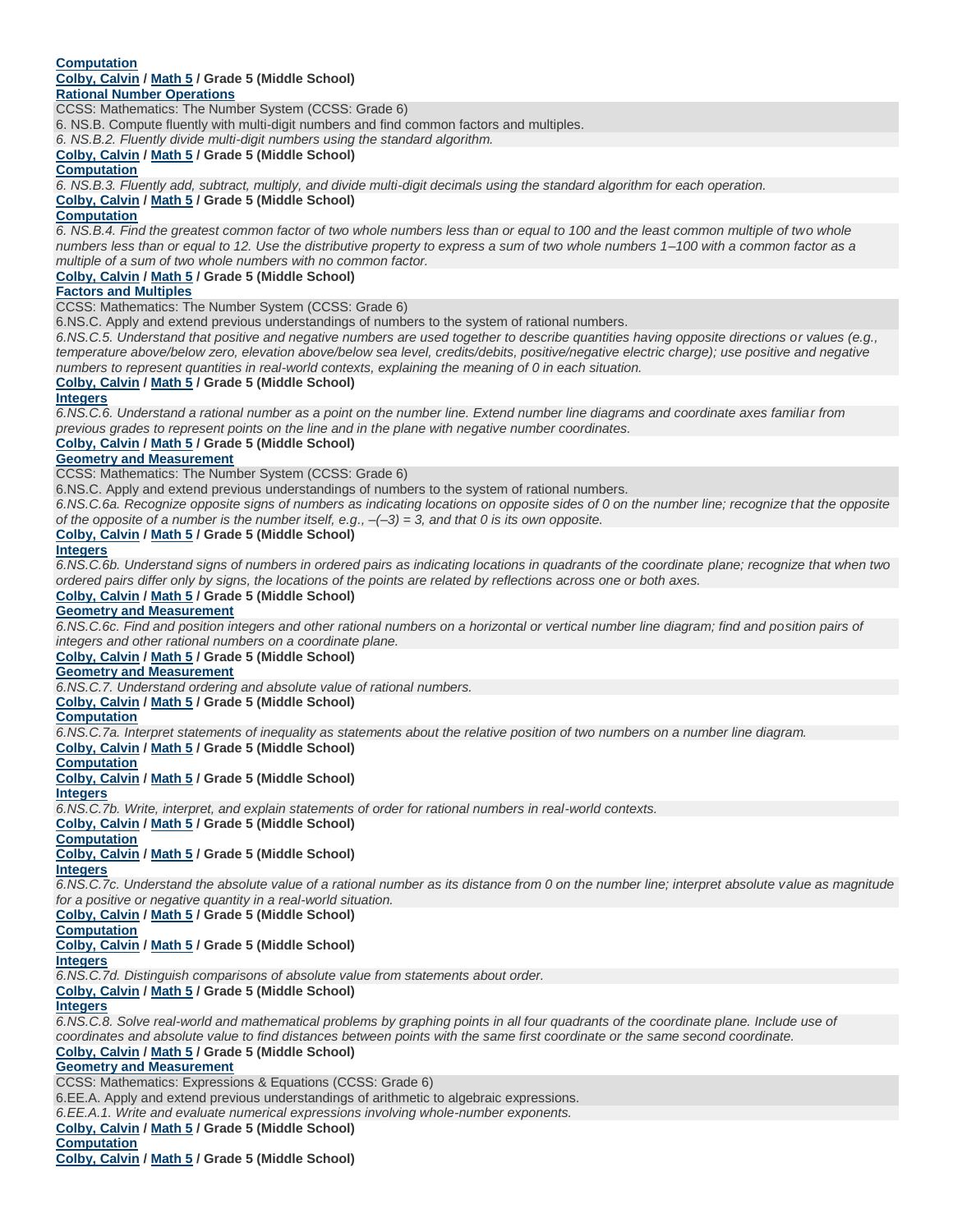## **Algebraic Reasoning**

*6.EE.A.2. Write, read, and evaluate expressions in which letters stand for numbers.*

**Colby, Calvin / Math 5 / Grade 5 (Middle School)**

## **Algebraic Reasoning**

*6.EE.A.2a. Write expressions that record operations with numbers and with letters standing for numbers.*

# **Colby, Calvin / Math 5 / Grade 5 (Middle School)**

### **Algebraic Reasoning**

*6.EE.A.2b. Identify parts of an expression using mathematical terms (sum, term, product, factor, quotient, coefficient); view one or more parts of an expression as a single entity.*

### **Colby, Calvin / Math 5 / Grade 5 (Middle School)**

### **Algebraic Reasoning**

*6.EE.A.2c. Evaluate expressions at specific values of their variables. Include expressions that arise from formulas used in real-world problems. Perform arithmetic operations, including those involving whole-number exponents, in the conventional order when there are no parentheses to specify a particular order (Order of Operations).*

# **Colby, Calvin / Math 5 / Grade 5 (Middle School)**

### **Computation**

**Colby, Calvin / Math 5 / Grade 5 (Middle School)**

### **Algebraic Reasoning**

CCSS: Mathematics: Expressions & Equations (CCSS: Grade 6)

6.EE.B. Reason about and solve one-variable equations and inequalities.

*6.EE.B.5. Understand solving an equation or inequality as a process of answering a question: which values from a specified set, if any, make the equation or inequality true? Use substitution to determine whether a given number in a specified set makes an equation or inequality true.* **Colby, Calvin / Math 5 / Grade 5 (Middle School)**

### **Algebraic Reasoning**

*6.EE.B.6. Use variables to represent numbers and write expressions when solving a real-world or mathematical problem; understand that a variable can represent an unknown number, or, depending on the purpose at hand, any number in a specified set.*

### **Colby, Calvin / Math 5 / Grade 5 (Middle School)**

### **Algebraic Reasoning**

*6.EE.B.7. Solve real-world and mathematical problems by writing and solving equations of the form x + p = q and px = q for cases in which p, q and x are all nonnegative rational numbers.*

## **Colby, Calvin / Math 5 / Grade 5 (Middle School)**

### **Algebraic Reasoning**

CCSS: Mathematics: Geometry (CCSS: Grade 6)

6.G.A. Solve real-world and mathematical problems involving area, surface area, and volume.

*6.G.A.1. Find the area of right triangles, other triangles, special quadrilaterals, and polygons by composing into rectangles or decomposing into triangles and other shapes; apply these techniques in the context of solving real-world and mathematical problems.*

## **Colby, Calvin / Math 5 / Grade 5 (Middle School)**

### **Geometry and Measurement**

CCSS: Mathematics: Statistics & Probability (CCSS: Grade 6)

6.SP.A. Develop understanding of statistical variability.

*6.SP.A.1. Recognize a statistical question as one that anticipates variability in the data related to the question and accounts for it in the answers.*

# **Colby, Calvin / Math 5 / Grade 5 (Middle School)**

# **Statistics and Probability**

*6.SP.A.2. Understand that a set of data collected to answer a statistical question has a distribution which can be described by its center, spread, and overall shape.*

### **Colby, Calvin / Math 5 / Grade 5 (Middle School)**

### **Statistics and Probability**

6.SP.A.3. Recognize that a measure of center for a numerical data set summarizes all of its values with a single number, while a measure of *variation describes how its values vary with a single number.*

### **Colby, Calvin / Math 5 / Grade 5 (Middle School)**

# **Statistics and Probability**

CCSS: Mathematics: Statistics & Probability (CCSS: Grade 6)

6.SP.B. Summarize and describe distributions.

*6.SP.B.5. Summarize numerical data sets in relation to their context, such as by:*

## **Colby, Calvin / Math 5 / Grade 5 (Middle School)**

**Statistics and Probability**

*6.SP.B.5a. Reporting the number of observations.*

# **Colby, Calvin / Math 5 / Grade 5 (Middle School)**

## **Statistics and Probability**

*6.SP.B.5c. Giving quantitative measures of center (median and/or mean) and variability (interquartile range and/or mean absolute deviation), as*  well as describing any overall pattern and any striking deviations from the overall pattern with reference to the context in which the data were *gathered.*

### **Colby, Calvin / Math 5 / Grade 5 (Middle School) Statistics and Probability**

*6.SP.B.5d. Relating the choice of measures of center and variability to the shape of the data distribution and the context in which the data were gathered.*

# **Colby, Calvin / Math 5 / Grade 5 (Middle School)**

# **Statistics and Probability**

CCSS: Mathematics: Ratios & Proportional Relationships (CCSS: Grade 7)

7.RP.A. Analyze proportional relationships and use them to solve real-world and mathematical problems.

*7.RP.A.1. Compute unit rates associated with ratios of fractions, including ratios of lengths, areas and other quantities measured in like or different units.*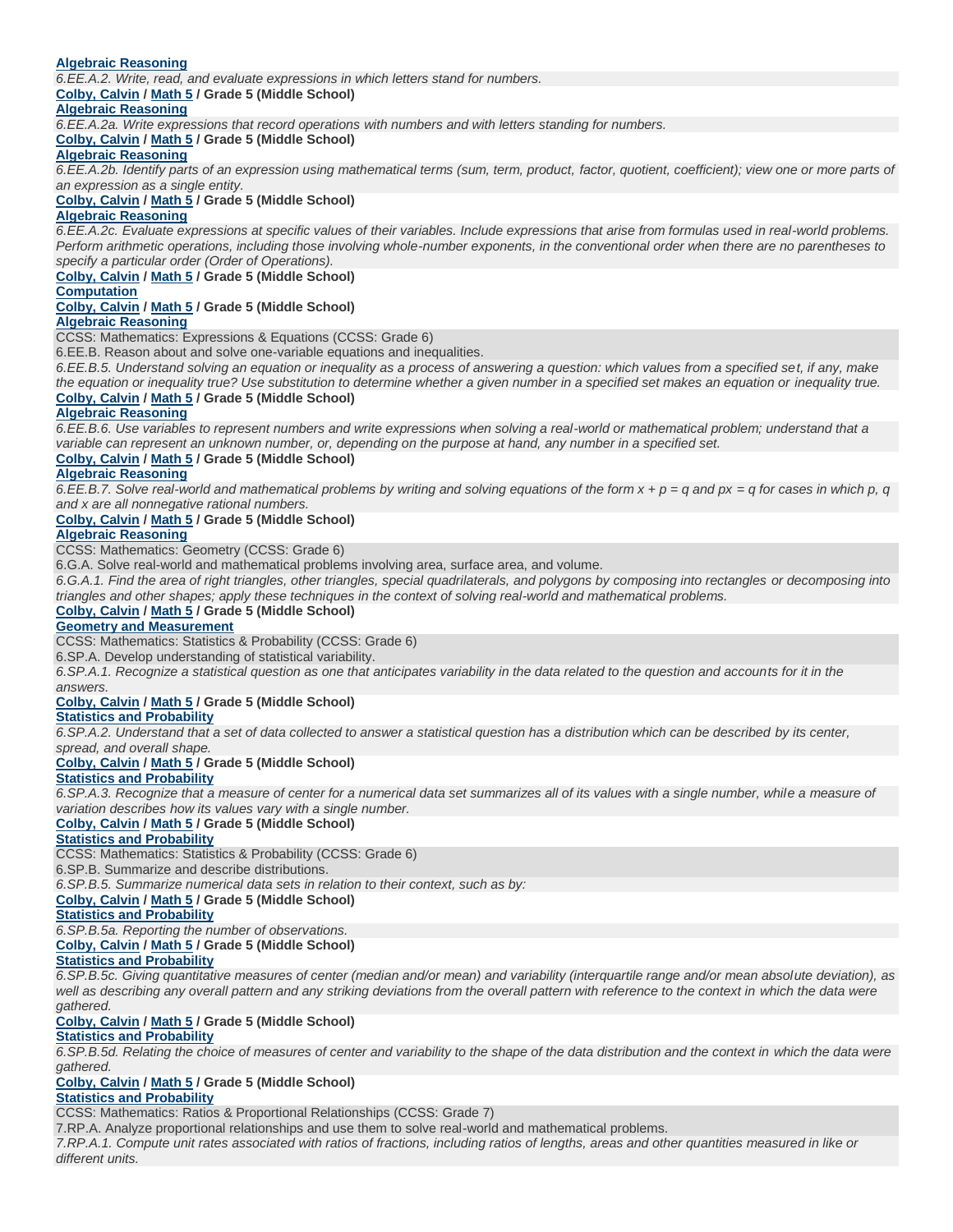# **Colby, Calvin / Math 5 / Grade 5 (Middle School)**

## **Proportional Reasoning**

*7.RP.A.2. Recognize and represent proportional relationships between quantities.*

**Colby, Calvin / Math 5 / Grade 5 (Middle School)**

## **Proportional Reasoning**

*7.RP.A.2c. Represent proportional relationships by equations.*

**Colby, Calvin / Math 5 / Grade 5 (Middle School)**

### **Proportional Reasoning**

*7.RP.A.3. Use proportional relationships to solve multistep ratio and percent problems.*

**Colby, Calvin / Math 5 / Grade 5 (Middle School)**

### **Proportional Reasoning**

CCSS: Mathematics: The Number System (CCSS: Grade 7)

7.NS.A. Apply and extend previous understandings of operations with fractions to add, subtract, multiply, and divide rational numbers. *7.NS.A.1. Apply and extend previous understandings of addition and subtraction to add and subtract rational numbers; represent addition and subtraction on a horizontal or vertical number line diagram.*

### **Colby, Calvin / Math 5 / Grade 5 (Middle School)**

**Computation**

*7.NS.A.1a. Describe situations in which opposite quantities combine to make 0.*

### **Colby, Calvin / Math 5 / Grade 5 (Middle School)**

### **Integers**

*7.NS.A.1b. Understand p + q as the number located a distance |q| from p, in the positive or negative direction depending on whether q is positive or negative. Show that a number and its opposite have a sum of 0 (are additive inverses). Interpret sums of rational numbers by describing real-world contexts.*

# **Colby, Calvin / Math 5 / Grade 5 (Middle School)**

## **Integers**

*7.NS.A.1c. Understand subtraction of rational numbers as adding the additive inverse, p – q = p + (–q). Show that the distance between two rational numbers on the number line is the absolute value of their difference, and apply this principle in real-world contexts.*

**Colby, Calvin / Math 5 / Grade 5 (Middle School) Computation**

**Colby, Calvin / Math 5 / Grade 5 (Middle School)**

### **Integers**

*7.NS.A.1d. Apply properties of operations as strategies to add and subtract rational numbers.*

**Colby, Calvin / Math 5 / Grade 5 (Middle School)**

### **Computation**

CCSS: Mathematics: The Number System (CCSS: Grade 7)

7.NS.A. Apply and extend previous understandings of operations with fractions to add, subtract, multiply, and divide rational numbers.

*7.NS.A.1d. Apply properties of operations as strategies to add and subtract rational numbers.*

### **Colby, Calvin / Math 5 / Grade 5 (Middle School)**

# **Integers**

*7.NS.A.2. Apply and extend previous understandings of multiplication and division and of fractions to multiply and divide rational numbers.* **Colby, Calvin / Math 5 / Grade 5 (Middle School)**

### **Computation**

### **Colby, Calvin / Math 5 / Grade 5 (Middle School)**

### **Integers**

*7.NS.A.2a. Understand that multiplication is extended from fractions to rational numbers by requiring that operations continue to satisfy the properties of operations, particularly the distributive property, leading to products such as (–1)(–1) = 1 and the rules for multiplying signed numbers. Interpret products of rational numbers by describing real-world contexts.*

### **Colby, Calvin / Math 5 / Grade 5 (Middle School)**

### **Integers**

*7.NS.A.2b. Understand that integers can be divided, provided that the divisor is not zero, and every quotient of integers (with non-zero divisor) is a rational number. If p and q are integers, then –(p/q) = (–p)/q = p/(–q). Interpret quotients of rational numbers by describing real-world contexts.*

# **Colby, Calvin / Math 5 / Grade 5 (Middle School)**

**Integers**

*7.NS.A.2c. Apply properties of operations as strategies to multiply and divide rational numbers.*

### **Colby, Calvin / Math 5 / Grade 5 (Middle School)**

**Computation Colby, Calvin / Math 5 / Grade 5 (Middle School)**

# **Integers**

*7.NS.A.3. Solve real-world and mathematical problems involving the four operations with rational numbers.*

# **Colby, Calvin / Math 5 / Grade 5 (Middle School)**

### **Integers**

CCSS: Mathematics: Expressions & Equations (CCSS: Grade 7)

7.EE.B. Solve real-life and mathematical problems using numerical and algebraic expressions and equations.

*7.EE.B.4a. Solve word problems leading to equations of the form px + q = r and p(x + q) = r, where p, q, and r are specific rational numbers. Solve equations of these forms fluently. Compare an algebraic solution to an arithmetic solution, identifying the sequence of the operations used in each approach.*

### **Colby, Calvin / Math 5 / Grade 5 (Middle School) Algebraic Reasoning**

CCSS: Mathematics: Geometry (CCSS: Grade 7)

7.G.B. Solve real-life and mathematical problems involving angle measure, area, surface area, and volume.

*7.G.B.4. Know the formulas for the area and circumference of a circle and use them to solve problems; give an informal derivation of the relationship between the circumference and area of a circle.*